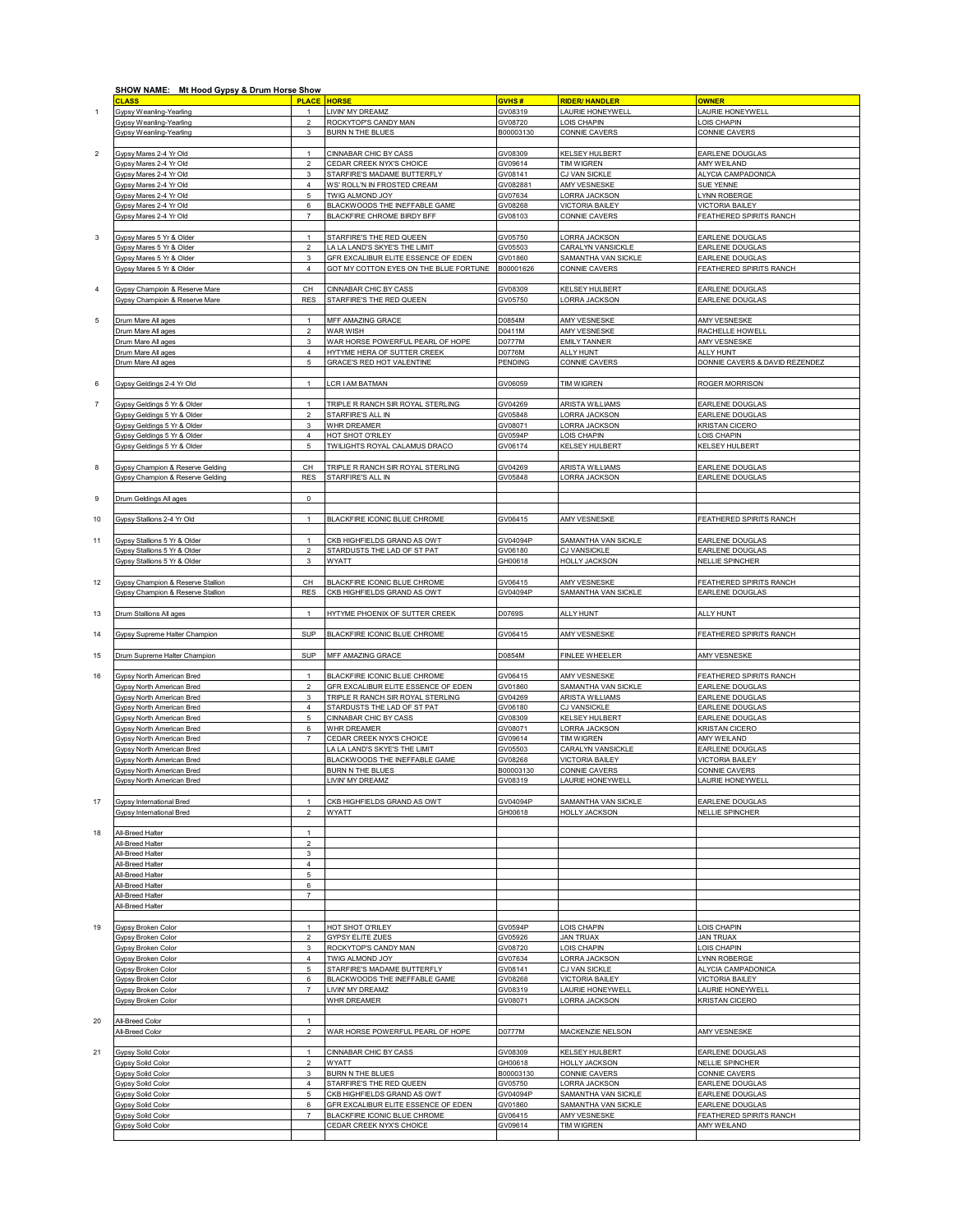| 22 | Gypsy Youth Halter M/G                                                   | $\mathbf{1}$             | ROMIPEN'S KALOO N PARNO GAYTANI                     |                      |                                            | AMANDA ABLEIDINGER                         |
|----|--------------------------------------------------------------------------|--------------------------|-----------------------------------------------------|----------------------|--------------------------------------------|--------------------------------------------|
|    |                                                                          |                          |                                                     | GV03015              | SYDNEY SHOFF                               |                                            |
|    | Gypsy Youth Halter M/G                                                   | $\overline{2}$           | HOPKINS REDEMPTION                                  | GV04601              | <b>JENNA FENNERL</b>                       | AMANDA ABLEIDINGER                         |
|    | Gypsy Youth Halter M/G                                                   | $\mathsf 3$              | HOPKINS INFINITE PERFECTION                         | GV04600              | EVIE SCHUBACH                              | AMANDA ABLEIDINGER                         |
|    |                                                                          |                          |                                                     |                      |                                            |                                            |
| 23 | Gypsy Amateur Halter Stallions                                           | $\mathbf{1}$             | BLACKFIRE ICONIC BLUE CHROME                        | GV06416              | <b>DAPHNE TUTTLE</b>                       | FEATHERED SPIRITS RANCH                    |
|    | Gypsy Amateur Halter Stallions                                           | $\overline{a}$           | CKB HIGHFIELDS GRAND AS OWT                         | GV04094P             | <b>KELSEY HULBERT</b>                      | EARLENE DOUGLAS                            |
|    | Gypsy Amateur Halter Stallions                                           | $\mathsf 3$              | STARDUSTS THE LAD OF ST PAT                         | GV06181              | <b>VICTORIA BAILEY</b>                     | EARLENE DOUGLAS                            |
|    | <b>Gypsy Amateur Halter Stallions</b>                                    | $\overline{4}$           | <b>GYPSY ELITE ZUES</b>                             | GV05926              | <b>JAN TRUAX</b>                           | <b>JAN TRUAX</b>                           |
|    | Gypsy Amateur Halter Stallions                                           | $\,$ 5 $\,$              | WYATT                                               | GH00618              | <b>HOLLY JACKSON</b>                       | <b>NELLIE SPINCHER</b>                     |
|    |                                                                          |                          |                                                     |                      |                                            |                                            |
|    |                                                                          |                          |                                                     |                      |                                            |                                            |
| 24 | Gypsy Amateur Halter Geldings                                            | $\mathbf{1}$             | STARFIRE'S ALL IN                                   | GV05849              | HEATHER ERCOLANO                           | EARLENE DOUGLAS                            |
|    | <b>Gypsy Amateur Halter Geldings</b>                                     | $\overline{2}$           | TRIPLE R RANCH SIR ROYAL STERLING                   | GV04269              | <b>ARISTA WILLIAMS</b>                     | EARLENE DOUGLAS                            |
|    | <b>Gypsy Amateur Halter Geldings</b>                                     | 3                        | TWILIGHTS ROYAL CALAMUS DRACO                       | GV06174              | <b>KELSEY HULBERT</b>                      | <b>KELSEY HULBERT</b>                      |
|    | Gypsy Amateur Halter Geldings                                            | 4                        | HOT SHOT O'RILEY                                    | GV0594P              | OIS CHAPIN                                 | LOIS CHAPIN                                |
|    | Gypsy Amateur Halter Geldings                                            | 5                        | WHR DREAMER                                         | GV08071              | ORRA JACKSON                               | <b>KRISTAN CICERO</b>                      |
|    |                                                                          |                          |                                                     |                      |                                            |                                            |
| 25 | Gypsy Amateur Halter Mares                                               | $\mathbf{1}$             | CINNABAR CHIC BY CASS                               | GV08309              | KELSEY HULBERT                             | EARLENE DOUGLAS                            |
|    | Gypsy Amateur Halter Mares                                               | $\overline{2}$           | GFR EXCALIBUR ELITE ESSENCE OF EDEN                 | GV01860              | LORRA JACKSON                              | EARLENE DOUGLAS                            |
|    | <b>Gypsy Amateur Halter Mares</b>                                        | 3                        | LA LA LAND'S SKYE'S THE LIMIT                       | GV05503              | CARALYN VANSICKLE                          | EARLENE DOUGLAS                            |
|    |                                                                          |                          | STARFIRE'S MADAME BUTTERFLY                         |                      |                                            |                                            |
|    | Gypsy Amateur Halter Mares                                               | $\sqrt{4}$               |                                                     | GV08142              | <b>ARISTA WILLIAMS</b>                     | ALYCIA CAMPADONICA                         |
|    | Gypsy Amateur Halter Mares                                               | 5                        | LIVIN' MY DREAMZ                                    | GV08319              | LAURIE HONEYWELL                           | LAURIE HONEYWELL                           |
|    | Gypsy Amateur Halter Mares                                               | 6                        | BLACKWOODS THE INEFFABLE GAME                       | GV08268              | <b>VICTORIA BAILEY</b>                     | <b>VICTORIA BAILEY</b>                     |
|    | Gypsy Amateur Halter Mares                                               | $\overline{7}$           | SD KOHLS SAVVIE GIRL                                | B00002186            | <b>DEANN FETTIG</b>                        | <b>DEANN FETTIG</b>                        |
|    | Gypsy Amateur Halter Mares                                               |                          |                                                     |                      |                                            |                                            |
|    |                                                                          |                          |                                                     |                      |                                            |                                            |
| 26 | Gypsy Youth Showmanship                                                  | $\mathbf{1}$             | <b>HOPKINS REDEMPTION</b>                           | GV04601              | <b>JENNA FENNERL</b>                       | AMANDA ABLEIDINGER                         |
|    | <b>Gypsy Youth Showmanship</b>                                           | $\overline{2}$           | HOPKINS INFINITE PERFECTION                         | GV04600              | <b>EVIE SCHUBACH</b>                       | AMANDA ABLEIDINGER                         |
|    | Gypsy Youth Showmanship                                                  | $\mathsf 3$              | ROMIPEN'S KALOO N PARNO GAYTANI                     | GV03015              | SYDNEY SHOFF                               | AMANDA ABLEIDINGER                         |
|    |                                                                          |                          |                                                     |                      |                                            |                                            |
|    |                                                                          |                          |                                                     |                      |                                            |                                            |
| 27 | Gypsy Amateur Showmanship                                                | $\mathbf{1}$             | TRIPLE R RANCH SIR ROYAL STERLING                   | GV04269              | <b>ARISTA WILLIAMS</b>                     | EARLENE DOUGLAS                            |
|    | Gypsy Amateur Showmanship                                                | $\overline{2}$           | TWILIGHTS ROYAL CALAMUS DRACO                       | GV06174              | <b>KELSEY HULBERT</b>                      | <b>KELSEY HULBERT</b>                      |
|    | Gypsy Amateur Showmanship                                                | $\mathsf 3$              | WHR DREAMER                                         | GV08071              | ORRA JACKSON                               | <b>KRISTAN CICERO</b>                      |
|    | Gypsy Amateur Showmanship                                                | $\overline{4}$           | STARFIRE'S ALL IN                                   | GV05849              | HEATHER ERCOLANO                           | <b>EARLENE DOUGLAS</b>                     |
|    | Gypsy Amateur Showmanship                                                | $\,$ 5 $\,$              | LA LA LAND'S SKYE'S THE LIMIT                       | GV05503              | CARALYN VANSICKLE                          | EARLENE DOUGLAS                            |
|    | Gypsy Amateur Showmanship                                                | 6                        | WYATT                                               | GH00618              | <b>HOLLY JACKSON</b>                       | <b>NELLIE SPINCHER</b>                     |
|    |                                                                          |                          |                                                     |                      |                                            |                                            |
|    | Gypsy Amateur Showmanship                                                | $\overline{7}$           | HOT SHOT O'RILEY                                    | GV0594P              | OIS CHAPIN                                 | OIS CHAPIN                                 |
|    | Gypsy Amateur Showmanship                                                |                          | SD KOHLS SAVVIE GIRL                                | B00002186            | <b>DEANN FETTIG</b>                        | <b>DEANN FETTIG</b>                        |
|    | Gypsy Amateur Showmanship                                                |                          | <b>GYPSY ELITE ZUES</b>                             | GV05926              | <b>JAN TRUAX</b>                           | <b>JAN TRUAX</b>                           |
|    | Gypsy Amateur Showmanship                                                |                          | <b>BURN N THE BLUES</b>                             | B00003130            | CONNIE CAVERS                              | CONNIE CAVERS                              |
|    | Gypsy Amateur Showmanship                                                |                          | BLACKFIRE ICONIC BLUE CHROME                        | GV06416              | DAPHNE TUTTLE                              | FEATHERED SPIRITS RANCH                    |
|    |                                                                          |                          |                                                     |                      |                                            |                                            |
| 28 | All-Breed Youth Showmanship                                              | $\mathbf{1}$             | WAR WISH                                            | D0411M               | OLIVIA ALVORD                              | RACHELLE HOWELL                            |
|    |                                                                          |                          |                                                     |                      |                                            |                                            |
|    | All-Breed Youth Showmanship                                              | $\overline{2}$           | MFF AMAZING GRACE                                   | D0854M               | FINLEE WHEELER                             | AMY VESNESKE                               |
|    | All-Breed Youth Showmanship                                              | 3                        | WAR HORSE POWERFUL PEARL OF HOPE                    | D0777M               | MACKENZIE NELSON                           | <b>AMY VESNESKE</b>                        |
|    | All-Breed Youth Showmanship                                              | $\sqrt{4}$               | HOPKINS INFINITE PERFECTION                         | GV04601              | SYDNEY SHOFF                               | AMANDA ABLEIDINGER                         |
|    | All-Breed Youth Showmanship                                              | 5                        | <b>BELLATRIX</b>                                    | D0151M               | JADE KEEZER                                | AMANDA ABLEIDINGER                         |
|    | All-Breed Youth Showmanship                                              | 6                        |                                                     |                      |                                            |                                            |
|    | All-Breed Youth Showmanship                                              | $\overline{7}$           |                                                     |                      |                                            |                                            |
|    |                                                                          |                          |                                                     |                      |                                            |                                            |
| 29 | All-Breed Adult Showmanship                                              | $\mathbf{1}$             | TWIG ALMOND JOY                                     | GV07634              | ORRA JACKSON                               | YNN ROBERGE                                |
|    |                                                                          |                          |                                                     |                      |                                            |                                            |
|    |                                                                          |                          |                                                     |                      |                                            |                                            |
|    | All-Breed Adult Showmanship                                              | $\overline{2}$           |                                                     |                      |                                            |                                            |
|    | All-Breed Adult Showmanship                                              | 3                        | CEDAR CREEK NYX'S CHOICE                            | GV09614              | <b>TIM WIGREN</b>                          | AMY WEILAND                                |
|    |                                                                          |                          |                                                     |                      |                                            |                                            |
| 30 | Drum Showmanship                                                         | $\overline{1}$           | WAR WISH                                            | D0411M               | OLIVIA ALVORD                              | RACHELLE HOWELL                            |
|    |                                                                          |                          |                                                     |                      |                                            |                                            |
|    | Drum Showmanship                                                         | $\sqrt{2}$               | WAR HORSE POWERFUL PEARL OF HOPE                    | D0777M               | <b>MACKENZIE NELSON</b>                    | <b>AMY VESNESKE</b>                        |
|    | Drum Showmanship                                                         | 3                        | MFF AMAZING GRACE                                   | D0854M               | AMY VESNESKE                               | AMY VESNESKE                               |
|    | Drum Showmanship                                                         | $\sqrt{4}$               | <b>GRACE'S RED HOT VALENTINE</b>                    | PENDING              | CONNIE CAVERS                              | DONNIE CAVERS & DAVID REZENDEZ             |
|    | Drum Showmanship                                                         | 5                        | <b>BELLATRIX</b>                                    | D0151M               | <b>DIONE SCHUBACH</b>                      | AMANDA ABLEIDINGER                         |
|    |                                                                          |                          |                                                     |                      |                                            |                                            |
| 31 | Gypsy Dressage Suitability In Hand                                       | $\mathbf{1}$             | CINNABAR CHIC BY CASS                               | GV08309              | <b>KELSEY HULBERT</b>                      | EARLENE DOUGLAS                            |
|    | Gypsy Dressage Suitability In Hand                                       | $\overline{a}$           | GFR EXCALIBUR ELITE ESSENCE OF EDEN                 | GV01860              | SAMANTHA VAN SICKLE                        | EARLENE DOUGLAS                            |
|    | Gypsy Dressage Suitability In Hand                                       | 3                        | STARFIRE'S ALL IN                                   | GV05848              | ORRA JACKSON                               | <b>EARLENE DOUGLAS</b>                     |
|    | Gypsy Dressage Suitability In Hand                                       | $\sqrt{4}$               | SD KOHLS SAVVIE GIRL                                | B00002186            | <b>DEANN FETTIG</b>                        | <b>DEANN FETTIG</b>                        |
|    |                                                                          | 5                        | BLACKFIRE ICONIC BLUE CHROME                        |                      | AMY VESNESKE                               |                                            |
|    | Gypsy Dressage Suitability In Hand<br>Gypsy Dressage Suitability In Hand | 6                        | CKB HIGHFIELDS GRAND AS OWT                         | GV06415<br>GV04094P  | SAMANTHA VAN SICKLE                        | FEATHERED SPIRITS RANCH<br>EARLENE DOUGLAS |
|    |                                                                          |                          |                                                     |                      |                                            |                                            |
|    | Gypsy Dressage Suitability In Hand                                       | $\overline{\mathcal{I}}$ | WS' ROLL'N IN FROSTED CREAM                         | GV082881             | AMY VESNESKE                               | <b>SUE YENNE</b>                           |
|    | Gypsy Dressage Suitability In Hand                                       |                          | HOPKINS INFINITE PERFECTION                         | GV04600              | <b>EVIE SCHUBACH</b>                       | AMANDA ABLEIDINGER                         |
|    | Gypsy Dressage Suitability In Hand                                       |                          | WYATT                                               | GH00618              | <b>HOLLY JACKSON</b>                       | <b>NELLIE SPINCHER</b>                     |
|    | Gypsy Dressage Suitability In Hand                                       |                          | <b>LCR I AM BATMAN</b>                              | GV06059              | <b>TIM WIGREN</b>                          | <b>ROGER MORRISON</b>                      |
|    | Gypsy Dressage Suitability In Hand                                       |                          | TWIG ALMOND JOY                                     | GV07634              | ORRA JACKSON                               | LYNN ROBERGE                               |
|    | Gypsy Dressage Suitability In Hand                                       |                          | BLACKWOODS THE INEFFABLE GAME                       | GV08268              | <b>VICTORIA BAILEY</b>                     | <b>VICTORIA BAILEY</b>                     |
|    |                                                                          |                          |                                                     |                      |                                            |                                            |
| 32 | All-Breed Dressage Suitability In Hand                                   | $\mathbf{1}$             |                                                     |                      |                                            |                                            |
|    |                                                                          |                          |                                                     |                      |                                            |                                            |
|    | All-Breed Dressage Suitability In Hand                                   | $\overline{c}$           |                                                     |                      |                                            |                                            |
|    | All-Breed Dressage Suitability In Hand                                   | $\mathsf 3$              |                                                     |                      |                                            |                                            |
|    | All-Breed Dressage Suitability In Hand                                   | 4                        |                                                     |                      |                                            |                                            |
|    |                                                                          |                          |                                                     |                      |                                            |                                            |
| 33 | Drum Dressage Suitability In Hand                                        | $\mathbf{1}$             | MFF AMAZING GRACE                                   | D0854M               | AMY VESNESKE                               | AMY VESNESKE                               |
|    | Drum Dressage Suitability In Hand                                        | $\overline{2}$           | WAR WISH                                            | D0411M               | OLIVIA ALVORD                              | RACHELLE HOWELL                            |
|    | Drum Dressage Suitability In Hand                                        | 3                        | WAR HORSE POWERFUL PEARL OF HOPE                    | D0777M               | <b>EMILY TANNER</b>                        | AMY VESNESKE                               |
|    | Drum Dressage Suitability In Hand                                        | $\overline{4}$           | <b>BELLATRIX</b>                                    | D0151M               | DIONE SCHUBACH                             | AMANDA ABLEIDINGER                         |
|    |                                                                          |                          |                                                     |                      |                                            |                                            |
|    |                                                                          | 1                        |                                                     |                      |                                            |                                            |
| 34 | Leadline                                                                 |                          |                                                     |                      |                                            |                                            |
|    |                                                                          |                          |                                                     |                      |                                            |                                            |
| 35 | All-Breed Dressage Suitability W/T                                       | $\mathbf{1}$             |                                                     |                      |                                            |                                            |
|    | All-Breed Dressage Suitability W/T                                       | $\overline{2}$           | HOPKINS INFINITE PERFECTION                         | GV04601              | SYDNEY SHOFF                               | AMANDA ABLEIDINGER                         |
|    | All-Breed Dressage Suitability W/T                                       | 3                        |                                                     |                      |                                            |                                            |
|    | All-Breed Dressage Suitability W/T                                       | $\sqrt{4}$               |                                                     |                      |                                            |                                            |
|    |                                                                          |                          |                                                     |                      |                                            |                                            |
|    |                                                                          |                          |                                                     |                      |                                            |                                            |
| 36 | Drum Dressage Suitability W/T                                            | $\mathbf{1}$             | MFF AMAZING GRACE                                   | D0854M               | AMY VESNESKE                               | AMY VESNESKE                               |
|    | Drum Dressage Suitability W/T                                            | $\overline{2}$           | WAR WISH                                            | D0411M               | OLIVIA ALVORD                              | RACHELLE HOWELL                            |
|    | Drum Dressage Suitability W/T                                            | $\mathsf 3$              | WAR HORSE POWERFUL PEARL OF HOPE                    | D0777M               | <b>EMILY TANNER</b>                        | AMY VESNESKE                               |
|    | Drum Dressage Suitability W/T                                            | $\overline{4}$           | <b>BELLATRIX</b>                                    | D0151M               | DIONE SCHUBACH                             | AMANDA ABLEIDINGER                         |
|    |                                                                          |                          |                                                     |                      |                                            |                                            |
| 37 | Gypsy Dressage Suitability W/T                                           | $\mathbf{1}$             | CKB HIGHFIELDS GRAND AS OWT                         | GV04094P             | SAMANTHA VAN SICKLE                        | EARLENE DOUGLAS                            |
|    |                                                                          | $\overline{c}$           | STARFIRE'S ALL IN                                   | GV05848              | <b>ORRA JACKSON</b>                        | EARLENE DOUGLAS                            |
|    | Gypsy Dressage Suitability W/T                                           | 3                        | <b>WYATT</b>                                        |                      |                                            |                                            |
|    | Gypsy Dressage Suitability W/T                                           |                          |                                                     | GH00618              | HOLLY JACKSON                              | NELLIE SPINCHER                            |
|    | Gypsy Dressage Suitability W/T                                           | $\overline{4}$           | BLACKFIRE ICONIC BLUE CHROME                        | GV06415              | AMY VESNESKE                               | FEATHERED SPIRITS RANCH                    |
|    | Gypsy Dressage Suitability W/T                                           | 5                        | CINNABAR CHIC BY CASS                               | GV08309              | KELSEY HULBERT                             | EARLENE DOUGLAS                            |
|    | Gypsy Dressage Suitability W/T<br>Gypsy Dressage Suitability W/T         | 6<br>$\overline{7}$      | SD KOHLS SAVVIE GIRL<br>STARDUSTS THE LAD OF ST PAT | B00002186<br>GV06180 | <b>DEANN FETTIG</b><br><b>CJ VANSICKLE</b> | <b>DEANN FETTIG</b><br>EARLENE DOUGLAS     |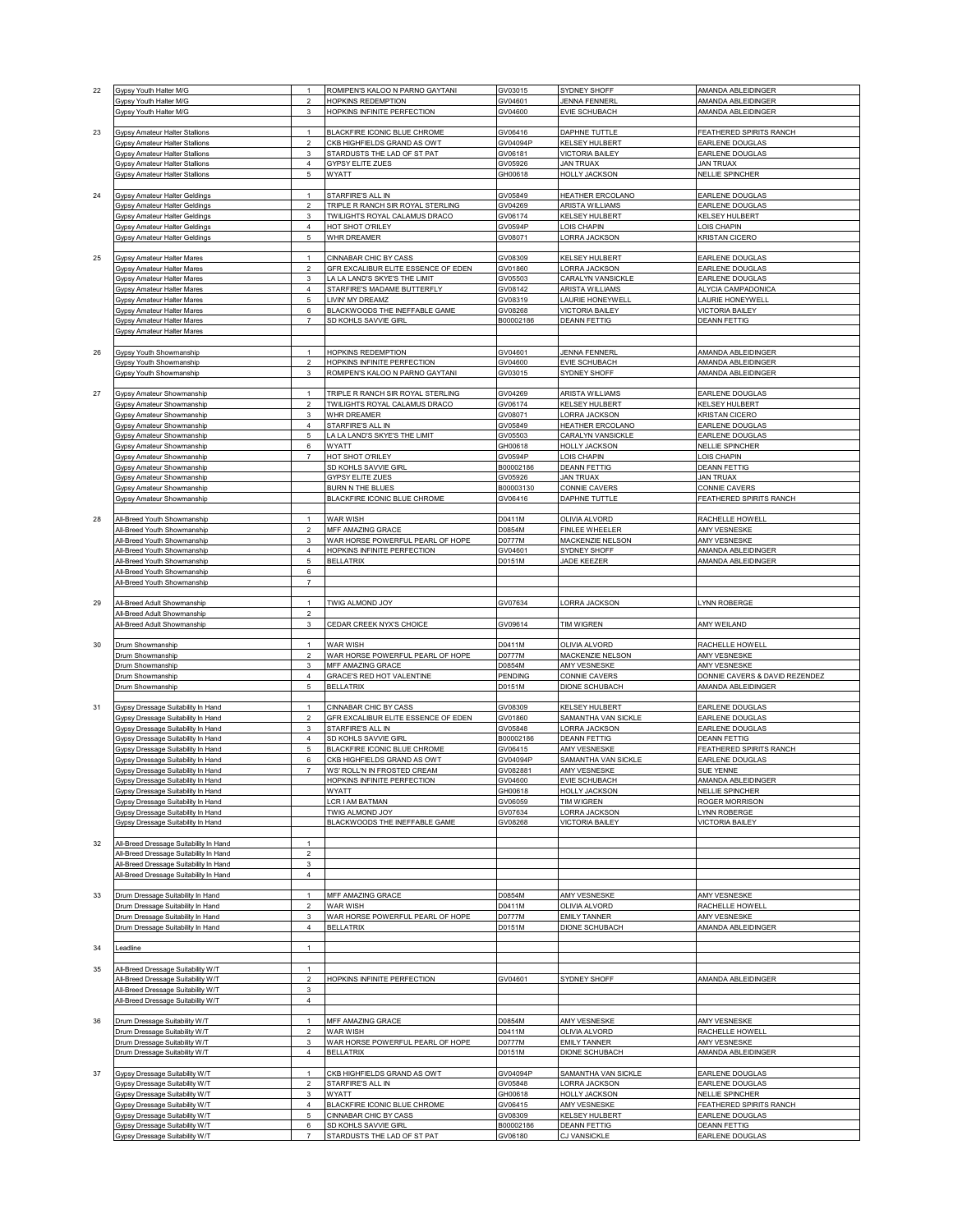| 38 | Gypsy Youth Dressage Suitability W/T           | $\overline{1}$   | HOPKINS REDEMPTION                       | GV04601   | <b>JENNA FENNERL</b>    | AMANDA ABLEIDINGER      |
|----|------------------------------------------------|------------------|------------------------------------------|-----------|-------------------------|-------------------------|
|    | Gypsy Youth Dressage Suitability W/T           | $\overline{2}$   | HOT SHOT O'RILEY                         | GV05943P  | <b>BROOKLYN CHAPIN</b>  | OIS CHAPIN              |
|    | Gypsy Youth Dressage Suitability W/T           | 3                | HOPKINS INFINITE PERFECTION              | GV04600   | <b>EVIE SCHUBACH</b>    | AMANDA ABLEIDINGER      |
|    |                                                |                  |                                          |           |                         |                         |
|    |                                                | $\mathbf{1}$     | TRIPLE R RANCH SIR ROYAL STERLING        |           |                         |                         |
| 39 | Gypsy Amateur Dressage Suitability W/T         |                  |                                          | GV04269   | <b>ARISTA WILLIAMS</b>  | EARLENE DOUGLAS         |
|    | Gypsy Amateur Dressage Suitability W/T         | $\overline{2}$   | WYATT                                    | GH00618   | <b>HOLLY JACKSON</b>    | NELLIE SPINCHER         |
|    | Gypsy Amateur Dressage Suitability W/T         | $\mathsf 3$      | WHR DREAMER                              | GV08071   | LORRA JACKSON           | <b>KRISTAN CICERO</b>   |
|    | Gypsy Amateur Dressage Suitability W/T         | 4                | <b>BLACKFIRE ICONIC BLUE CHROME</b>      | GV06416   | DAPHNE TUTTLE           | FEATHERED SPIRITS RANCH |
|    | Gypsy Amateur Dressage Suitability W/T         | 5                | TWILIGHTS ROYAL CALAMUS DRACO            | GV06174   | KELSEY HULBERT          | <b>KELSEY HULBERT</b>   |
|    |                                                |                  |                                          |           |                         |                         |
|    | Gypsy Amateur Dressage Suitability W/T         | 6                | LA LA LAND'S SKYE'S THE LIMIT            | GV05503   | CARALYN VANSICKLE       | EARLENE DOUGLAS         |
|    | Gypsy Amateur Dressage Suitability W/T         | $\overline{7}$   | SD KOHLS SAVVIE GIRL                     | B00002186 | <b>DEANN FETTIG</b>     | <b>DEANN FETTIG</b>     |
|    |                                                |                  |                                          |           |                         |                         |
| 40 | Gypsy Dressage Suitability W/T/C               | $\mathbf{1}$     | TRIPLE R RANCH SIR ROYAL STERLING        | GV04268   | HEATHER ERCOLANO        | <b>EARLENE DOUGLAS</b>  |
|    | Gypsy Dressage Suitability W/T/C               | $\sqrt{2}$       | GFR EXCALIBUR ELITE ESSENCE OF EDEN      | GV01860   | SAMANTHA VAN SICKLE     | EARLENE DOUGLAS         |
|    |                                                |                  |                                          |           |                         |                         |
|    |                                                |                  |                                          |           |                         |                         |
| 41 | Gypsy Youth/Amateur Dressage Suitability W/T/C | $\mathbf{1}$     | <b>GYPSY ELITE ZUES</b>                  | GV05926   | <b>JAN TRUAX</b>        | <b>JAN TRUAX</b>        |
|    | Gypsy Youth/Amateur Dressage Suitability W/T/C | $\overline{2}$   | STARFIRE'S ALL IN                        | GV05849   | HEATHER ERCOLANO        | <b>EARLENE DOUGLAS</b>  |
|    |                                                |                  |                                          |           |                         |                         |
|    |                                                | $\mathbf{1}$     |                                          |           |                         |                         |
| 42 | All-Breed Youth English Pleasure W/T           |                  |                                          |           |                         |                         |
|    |                                                |                  |                                          |           |                         |                         |
| 43 | Drum Youth English Pleasure W/T                | $\mathbf{1}$     | WAR WISH                                 | D0411M    | OLIVIA ALVORD           | RACHELLE HOWELL         |
|    | Drum Youth English Pleasure W/T                | $\boldsymbol{2}$ | MFF AMAZING GRACE                        | D0854M    | <b>FINLEE WHEELER</b>   | AMY VESNESKE            |
|    |                                                |                  |                                          |           |                         |                         |
|    |                                                |                  |                                          |           |                         |                         |
| 44 | All-Breed Adult English Pleasure W/T           | $\overline{1}$   |                                          |           |                         |                         |
|    | All-Breed Adult English Pleasure W/T           | $\overline{2}$   |                                          |           |                         |                         |
|    | All-Breed Adult English Pleasure W/T           | 3                |                                          |           |                         |                         |
|    | All-Breed Adult English Pleasure W/T           | $\sqrt{4}$       |                                          |           |                         |                         |
|    | All-Breed Adult English Pleasure W/T           | 5                |                                          |           |                         |                         |
|    |                                                |                  |                                          |           |                         |                         |
|    |                                                |                  |                                          |           |                         |                         |
| 45 | Drum Adult English Pleasure W/T                | $\mathbf{1}$     | MFF AMAZING GRACE                        | D0854M    | AMY VESNESKE            | AMY VESNESKE            |
|    | Drum Adult English Pleasure W/T                | $\overline{2}$   | WAR HORSE POWERFUL PEARL OF HOPE         | D0777M    | <b>EMILY TANNER</b>     | AMY VESNESKE            |
|    | Drum Adult English Pleasure W/T                | 3                | <b>BELLATRIX</b>                         | D0151M    | <b>DIONE SCHUBACH</b>   | AMANDA ABLEIDINGER      |
|    |                                                |                  |                                          |           |                         |                         |
|    |                                                |                  |                                          |           |                         |                         |
| 46 | Gypsy Open English Pleasure W/T                | $\mathbf{1}$     | CKB HIGHFIELDS GRAND AS OWT              | GV04094P  | SAMANTHA VAN SICKLE     | EARLENE DOUGLAS         |
|    | Gypsy Open English Pleasure W/T                | $\overline{2}$   | STARFIRE'S ALL IN                        | GV05848   | LORRA JACKSON           | EARLENE DOUGLAS         |
|    | Gypsy Open English Pleasure W/T                | $\mathbf{3}$     | BLACKFIRE ICONIC BLUE CHROME             | GV06415   | AMY VESNESKE            | FEATHERED SPIRITS RANCH |
|    |                                                |                  |                                          |           |                         |                         |
|    | Gypsy Open English Pleasure W/T                | $\sqrt{4}$       | WYATT                                    | GH00618   | <b>HOLLY JACKSON</b>    | NELLIE SPINCHER         |
|    | Gypsy Open English Pleasure W/T                | 5                | CINNABAR CHIC BY CASS                    | GV08309   | KELSEY HULBERT          | EARLENE DOUGLAS         |
|    | Gypsy Open English Pleasure W/T                | 6                | STARDUSTS THE LAD OF ST PAT              | GV06180   | <b>CJ VANSICKLE</b>     | EARLENE DOUGLAS         |
|    | Gypsy Open English Pleasure W/T                | $\overline{7}$   | SD KOHLS SAVVIE GIRL                     | B00002186 | <b>DEANN FETTIG</b>     | <b>DEANN FETTIG</b>     |
|    |                                                |                  |                                          |           |                         |                         |
|    |                                                |                  |                                          |           |                         |                         |
| 47 | Gypsy Youth English Pleasure W/T               | $\mathbf{1}$     | HOPKINS INFINITE PERFECTION              | GV04600   | <b>EVIE SCHUBACH</b>    | AMANDA ABLEIDINGER      |
|    | Gypsy Youth English Pleasure W/T               | $\boldsymbol{2}$ | HOT SHOT O'RILEY                         | GV05943P  | <b>BROOKLYN CHAPIN</b>  | OIS CHAPIN              |
|    | Gypsy Youth English Pleasure W/T               | 3                | <b>HOPKINS REDEMPTION</b>                | GV04601   | <b>JENNA FENNERL</b>    | AMANDA ABLEIDINGER      |
|    |                                                |                  |                                          |           |                         |                         |
|    |                                                |                  |                                          |           |                         |                         |
| 48 | Gypsy Amateur English Pleasure W/T             | $\mathbf{1}$     | TRIPLE R RANCH SIR ROYAL STERLING        | GV04269   | <b>ARISTA WILLIAMS</b>  | <b>EARLENE DOUGLAS</b>  |
|    | Gypsy Amateur English Pleasure W/T             | $\sqrt{2}$       | WHR DREAMER                              | GV08071   | LORRA JACKSON           | <b>KRISTAN CICERO</b>   |
|    | Gypsy Amateur English Pleasure W/T             | 3                | WYATT                                    | GH00618   | <b>HOLLY JACKSON</b>    | <b>NELLIE SPINCHER</b>  |
|    | Gypsy Amateur English Pleasure W/T             | $\overline{4}$   | <b>TWILIGHTS ROYAL CALAMUS DRACO</b>     | GV06174   | KELSEY HULBERT          | KELSEY HULBERT          |
|    |                                                |                  |                                          |           |                         |                         |
|    | Gypsy Amateur English Pleasure W/T             | 5                | BLACKFIRE ICONIC BLUE CHROME             | GV06416   | DAPHNE TUTTLE           | FEATHERED SPIRITS RANCH |
|    | Gypsy Amateur English Pleasure W/T             | 6                | LA LA LAND'S SKYE'S THE LIMIT            | GV05503   | CARALYN VANSICKLE       | EARLENE DOUGLAS         |
|    | Gypsy Amateur English Pleasure W/T             | $\overline{7}$   | SD KOHLS SAVVIE GIRL                     | B00002186 | <b>DEANN FETTIG</b>     | <b>DEANN FETTIG</b>     |
|    |                                                |                  |                                          |           |                         |                         |
|    |                                                |                  |                                          |           |                         |                         |
| 49 | All-Breed English Pleasure W/T/C               |                  |                                          |           |                         |                         |
|    | All-Breed English Pleasure W/T/C               | $\overline{2}$   |                                          |           |                         |                         |
|    | All-Breed English Pleasure W/T/C               | 3                |                                          |           |                         |                         |
|    |                                                |                  |                                          |           |                         |                         |
| 50 | Drum English Pleasure W/T/C                    | $\mathbf{1}$     | WAR WISH                                 | D0411M    | OLIVIA ALVORD           | RACHELLE HOWELL         |
|    |                                                |                  |                                          |           |                         |                         |
|    | Drum English Pleasure W/T/C                    | $\sqrt{2}$       | MFF AMAZING GRACE                        | D0854M    | AMY VESNESKE            | AMY VESNESKE            |
|    | Drum English Pleasure W/T/C                    | 3                | WAR HORSE POWERFUL PEARL OF HOPE         | D0777M    | <b>EMILY TANNER</b>     | AMY VESNESKE            |
|    |                                                |                  |                                          |           |                         |                         |
| 51 | Gypsy Open English Pleasure W/T/C              | $\mathbf{1}$     | <b>TRIPLE R RANCH SIR ROYAL STERLING</b> | GV04268   | <b>HEATHER ERCOLANO</b> | EARLENE DOUGLAS         |
|    |                                                |                  |                                          |           |                         |                         |
|    | Gypsy Open English Pleasure W/T/C              | $\sqrt{2}$       | GFR EXCALIBUR ELITE ESSENCE OF EDEN.     | GV01860   | SAMANTHA VAN SICKLE     | EARLENE DOUGLAS         |
|    |                                                |                  |                                          |           |                         |                         |
| 52 | Gypsy Youth/Amateur English Pleasure W/T/C     | $\mathbf{1}$     | <b>GYPSY ELITE ZUES</b>                  | GV05926   | <b>JAN TRUAX</b>        | <b>JAN TRUAX</b>        |
|    | <b>Sypsy Youth/Amateur English Ple</b>         |                  | TARFIRE'S ALL IN                         |           |                         | ARLENE<br>101000        |
|    |                                                |                  |                                          |           |                         |                         |
|    |                                                |                  |                                          |           |                         |                         |
| 53 | All-Breed Youth English Equitation W/T         | $\overline{1}$   | HOPKINS INFINITE PERFECTION              | GV04601   | SYDNEY SHOFF            | AMANDA ABLEIDINGER      |
|    |                                                |                  |                                          |           |                         |                         |
| 54 | Drum Youth English Equitation W/T              | $\mathbf{1}$     | WAR WISH                                 | D0411M    | OLIVIA ALVORD           | RACHELLE HOWELL         |
|    | Drum Youth English Equitation W/T              | $\overline{2}$   | MFF AMAZING GRACE                        | D0854M    | <b>FINLEE WHEELER</b>   | AMY VESNESKE            |
|    |                                                |                  |                                          |           |                         |                         |
|    |                                                |                  |                                          |           |                         |                         |
| 55 | All-Breed Adult English Equitation W/T         | $\mathbf{1}$     |                                          |           |                         |                         |
|    | All-Breed Adult English Equitation W/T         | $\overline{2}$   |                                          |           |                         |                         |
|    | All-Breed Adult English Equitation W/T         | 3                | SD KOHLS SAVVIE GIRL                     | B00002186 | <b>DEANN FETTIG</b>     | <b>DEANN FETTIG</b>     |
|    |                                                |                  |                                          |           |                         |                         |
| 56 | Drum Adult English Equitation W/T              | $\mathbf{1}$     | MFF AMAZING GRACE                        | D0854M    | AMY VESNESKE            | AMY VESNESKE            |
|    |                                                |                  |                                          |           |                         |                         |
|    | Drum Adult English Equitation W/T              | $\overline{2}$   | WAR HORSE POWERFUL PEARL OF HOPE         | D0777M    | <b>EMILY TANNER</b>     | AMY VESNESKE            |
|    | Drum Adult English Equitation W/T              | 3                | <b>BELLATRIX</b>                         | D0151M    | <b>DIONE SCHUBACH</b>   | AMANDA ABLEIDINGER      |
|    |                                                |                  |                                          |           |                         |                         |
| 57 | Gypsy Youth English Equitation W/T             | $\overline{1}$   | HOPKINS INFINITE PERFECTION              | GV04600   | <b>EVIE SCHUBACH</b>    | AMANDA ABLEIDINGER      |
|    | <b>3ypsy Youth English Equitation W/T</b>      | $\mathfrak{p}$   | HOPKINS REDEMPTION                       | GV04601   | <b>JENNA FENNERL</b>    | AMANDA ABLEIDINGER      |
|    |                                                |                  |                                          |           |                         |                         |
|    | Gypsy Youth English Equitation W/T             | 3                | HOT SHOT O'RILEY                         | GV05943P  | <b>BROOKLYN CHAPIN</b>  | OIS CHAPIN              |
|    |                                                |                  |                                          |           |                         |                         |
| 58 | Gypsy Amateur English Equitation W/T           | $\mathbf{1}$     | TRIPLE R RANCH SIR ROYAL STERLING        | GV04269   | ARISTA WILLIAMS         | EARLENE DOUGLAS         |
|    | Gypsy Amateur English Equitation W/T           | $\overline{2}$   | TWILIGHTS ROYAL CALAMUS DRACO            | GV06174   | KELSEY HULBERT          | KELSEY HULBERT          |
|    |                                                |                  |                                          |           |                         |                         |
|    | Gypsy Amateur English Equitation W/T           | 3                | BLACKFIRE ICONIC BLUE CHROME             | GV06416   | DAPHNE TUTTLE           | FEATHERED SPIRITS RANCH |
|    | Gypsy Amateur English Equitation W/T           | $\overline{4}$   | WHR DREAMER                              | GV08071   | LORRA JACKSON           | <b>KRISTAN CICERO</b>   |
|    | Gypsy Amateur English Equitation W/T           | 5                | WYATT                                    | GH00618   | <b>HOLLY JACKSON</b>    | NELLIE SPINCHER         |
|    | Gypsy Amateur English Equitation W/T           | 6                | GOT MY COTTON EYES ON THE BLUE FORTUNE   | B00001626 | CONNIE CAVERS           | FEATHERED SPIRITS RANCH |
|    |                                                | $\overline{7}$   |                                          |           |                         |                         |
|    | Gypsy Amateur English Equitation W/T           |                  | A LA LAND'S SKYE'S THE LIMIT             | GV05503   | CARALYN VANSICKLE       | EARLENE DOUGLAS         |
|    | Gypsy Amateur English Equitation W/T           |                  | SD KOHLS SAVVIE GIRL                     | B00002186 | <b>DEANN FETTIG</b>     | <b>DEANN FETTIG</b>     |
|    |                                                |                  |                                          |           |                         |                         |
| 59 | All-Breed English Equitation W/T/C             | $\mathbf{1}$     | STARFIRE'S ALL IN                        | GV05849   | HEATHER ERCOLANO        | EARLENE DOUGLAS         |
|    |                                                |                  |                                          |           |                         |                         |
|    |                                                |                  |                                          |           |                         |                         |
|    | All-Breed English Equitation W/T/C             | $\mathfrak{p}$   |                                          |           |                         |                         |
|    |                                                |                  |                                          |           |                         |                         |
| 60 | Gypsy Youth/Amateur English Equitation W/T/C   | $\mathbf{1}$     | STARFIRE'S ALL IN                        | GV05849   | HEATHER ERCOLANO        | EARLENE DOUGLAS         |
|    | Gypsy Youth/Amateur English Equitation W/T/C   | $\overline{2}$   | GYPSY ELITE ZUES                         | GV05926   | <b>JAN TRUAX</b>        | <b>JAN TRUAX</b>        |
|    |                                                |                  |                                          |           |                         |                         |
| 61 | All Breed Judges Command                       |                  |                                          |           |                         |                         |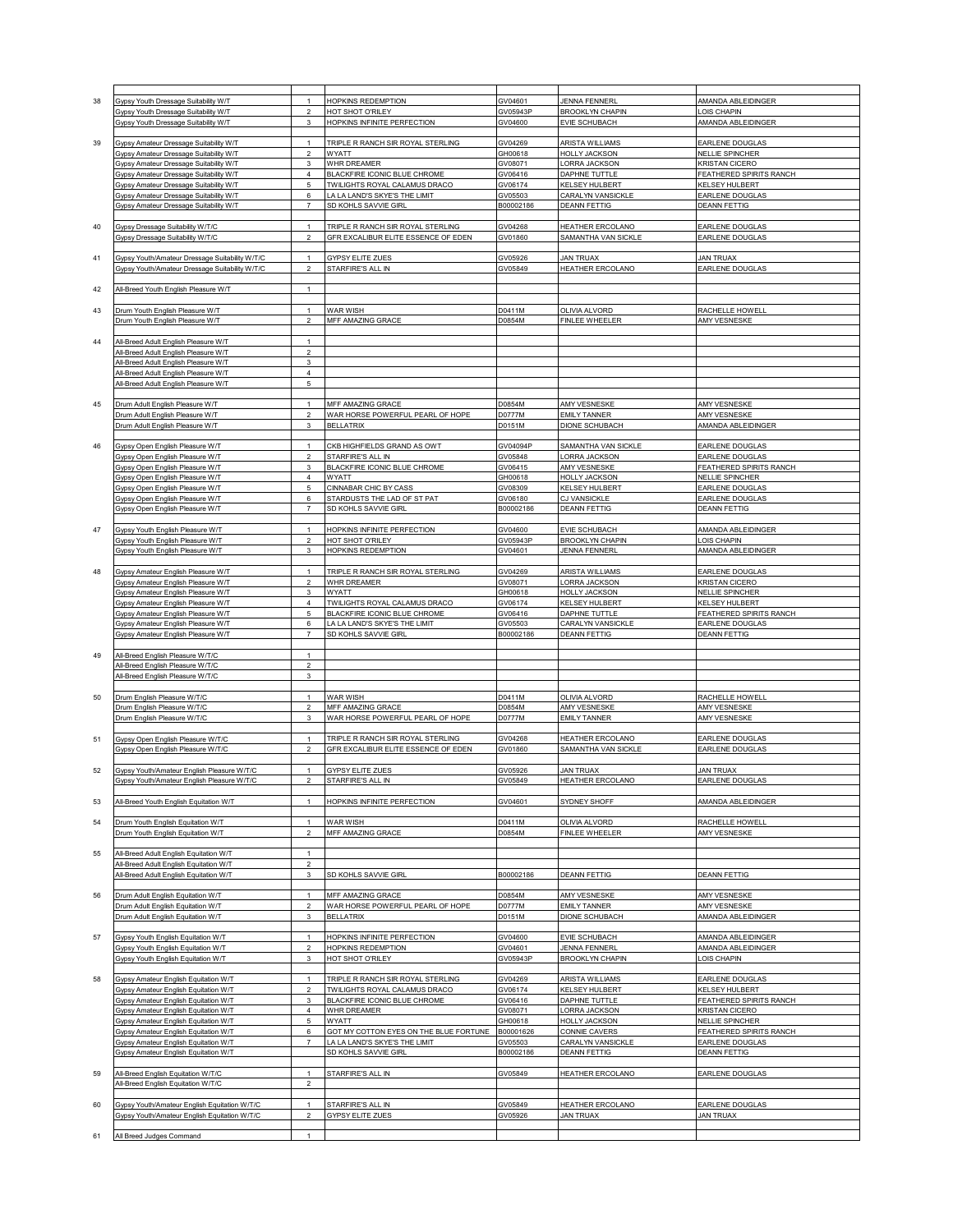|    |                                            | $\overline{2}$ |                                     |           |                         |                                |
|----|--------------------------------------------|----------------|-------------------------------------|-----------|-------------------------|--------------------------------|
|    | All Breed Judges Command                   |                | GYPSY ELITE ZUES                    | GV05926   | <b>JAN TRUAX</b>        | <b>JAN TRUAX</b>               |
|    | All Breed Judges Command                   | 3              |                                     |           |                         |                                |
|    |                                            |                |                                     |           |                         |                                |
| 62 | Gypsy Open Freestyle                       | $\mathbf{1}$   | GFR EXCALIBUR ELITE ESSENCE OF EDEN | GV01860   | SAMANTHA VAN SICKLE     | EARLENE DOUGLAS                |
|    | Gypsy Open Freestyle                       | $\overline{2}$ | STARDUSTS THE LAD OF ST PAT         | GV06180   | CJ VANSICKLE            | EARLENE DOUGLAS                |
|    | Gypsy Open Freestyle                       | 3              | BLACKFIRE ICONIC BLUE CHROME        | GV06415   | AMY VESNESKE            | FEATHERED SPIRITS RANCH        |
|    | <b>Gypsy Open Freestyle</b>                | $\overline{4}$ | CKB HIGHFIELDS GRAND AS OWT         | GV04094P  | SAMANTHA VAN SICKLE     | EARLENE DOUGLAS                |
|    |                                            |                |                                     |           |                         |                                |
| 63 | Gypsy Youth Freestyle                      | $\mathbf{1}$   | HOPKINS INFINITE PERFECTION         | GV04600   | EVIE SCHUBACH           | AMANDA ABLEIDINGER             |
|    |                                            |                |                                     |           |                         |                                |
|    |                                            |                |                                     |           |                         |                                |
| 64 | <b>Gypsy Amateur Freestyle</b>             | $\mathbf{1}$   | TWILIGHTS ROYAL CALAMUS DRACO       | GV06174   | KELSEY HULBERT          | KELSEY HULBERT                 |
|    | <b>Gypsy Amateur Freestyle</b>             | $\overline{2}$ | TRIPLE R RANCH SIR ROYAL STERLING   | GV04269   | <b>ARISTA WILLIAMS</b>  | EARLENE DOUGLAS                |
|    | <b>Gypsy Amateur Freestyle</b>             | 3              | STARFIRE'S ALL IN                   | GV05849   | <b>HEATHER ERCOLANO</b> | EARLENE DOUGLAS                |
|    | Gypsy Amateur Freestyle                    | $\overline{4}$ | BLACKFIRE ICONIC BLUE CHROME        | GV06416   | DAPHNE TUTTLE           | FEATHERED SPIRITS RANCH        |
|    | Gypsy Amateur Freestyle                    | 5              | LA LA LAND'S SKYE'S THE LIMIT       | GV05503   | CARALYN VANSICKLE       | EARLENE DOUGLAS                |
|    | Gypsy Amateur Freestyle                    | DQ             | WHR DREAMER                         | GV08071   | <b>ORRA JACKSON</b>     | <b>KRISTAN CICERO</b>          |
|    |                                            |                |                                     |           |                         |                                |
| 65 | Drum Freestyle                             | $\mathbf{1}$   | MFF AMAZING GRACE                   | D0854M    | AMY VESNESKE            | AMY VESNESKE                   |
|    |                                            |                |                                     |           |                         |                                |
| 66 | All-Breed Freestyle                        | $\mathsf 0$    |                                     |           |                         |                                |
|    |                                            |                |                                     |           |                         |                                |
|    |                                            |                |                                     |           |                         |                                |
| 67 | All-Breed Jog in the Park W/T              | $\mathbf{1}$   | WYATT                               | GH00618   | <b>HOLLY JACKSON</b>    | NELLIE SPINCHER                |
|    | All-Breed Jog in the Park W/T              | $\overline{2}$ |                                     |           |                         |                                |
|    | All-Breed Jog in the Park W/T              | 3              | HOPKINS REDEMPTION                  | GV04601   | <b>JENNA FENNERL</b>    | AMANDA ABLEIDINGER             |
|    | All-Breed Jog in the Park W/T              | $\sqrt{4}$     | HOPKINS INFINITE PERFECTION         | GV04602   | <b>JENNA FENNERL</b>    | AMANDA ABLEIDINGER             |
|    |                                            |                |                                     |           |                         |                                |
| 68 | <b>Gypsy Single Horse Driving</b>          | $\mathbf{1}$   | WYATT                               | GH00618   | <b>HOLLY JACKSON</b>    | <b>NELLIE SPINCHER</b>         |
|    | <b>Gypsy Single Horse Driving</b>          | $\overline{2}$ | LCR I AM BATMAN                     | GV06059   | <b>TIM WIGREN</b>       | ROGER MORRISON                 |
|    |                                            |                |                                     |           |                         |                                |
| 69 |                                            | $\mathbf{1}$   | WYATT                               | GH00618   | <b>HOLLY JACKSON</b>    | NELLIE SPINCHER                |
|    | All-Breed Single Horse Driving             |                |                                     |           | <b>TIM WIGREN</b>       |                                |
|    | <b>All-Breed Single Horse Driving</b>      | $\overline{2}$ | LCR I AM BATMAN                     | GV06059   |                         | ROGER MORRISON                 |
|    |                                            |                |                                     |           |                         |                                |
| 70 | Gypsy Drive in the Park                    | $\mathbf{1}$   | WYATT                               | GH00618   | <b>HOLLY JACKSON</b>    | <b>NELLIE SPINCHER</b>         |
|    |                                            |                |                                     |           |                         |                                |
| 71 | All-Breed Drive in the Park                | $\mathbf{1}$   | WYATT                               | GH00618   | <b>HOLLY JACKSON</b>    | <b>VELLIE SPINCHER</b>         |
|    |                                            |                |                                     |           |                         |                                |
| 72 | All-Breed Youth In-Hand Trail              | DQ             | HOPKINS INFINITE PERFECTION         | GV04601   | SYDNEY SHOFF            | AMANDA ABLEIDINGER             |
|    |                                            |                |                                     |           |                         |                                |
|    |                                            |                | MFF AMAZING GRACE                   |           |                         |                                |
| 73 | Drum Youth In-Hand Trail                   | $\mathbf{1}$   |                                     | D0854M    | <b>FINLEE WHEELER</b>   | AMY VESNESKE                   |
|    | <b>Drum Youth In-Hand Trail</b>            | $\overline{2}$ | <b>BELLATRIX</b>                    | D0151M    | JADE KEEZER             | AMANDA ABLEIDINGER             |
|    | <b>Drum Youth In-Hand Trail</b>            | 3              | WAR WISH                            | D0411M    | <b>OLIVIA ALVORD</b>    | RACHELLE HOWELL                |
|    | Drum Youth In-Hand Trail                   | $\overline{4}$ | WAR HORSE POWERFUL PEARL OF HOPE    | D0777M    | MACKENZIE NELSON        | AMY VESNESKE                   |
|    |                                            |                |                                     |           |                         |                                |
| 74 | All-Breed Adult In-Hand Trail              | $\mathbf{1}$   |                                     |           |                         |                                |
|    | All-Breed Adult In-Hand Trail              | $\sqrt{2}$     |                                     |           |                         |                                |
|    | All-Breed Adult In-Hand Trail              | $\mathsf 3$    | WYATT                               | GH00618   | <b>HOLLY JACKSON</b>    | <b>NELLIE SPINCHER</b>         |
|    | All-Breed Adult In-Hand Trail              | $\overline{4}$ |                                     |           |                         |                                |
|    |                                            |                |                                     |           |                         |                                |
|    | All-Breed Adult In-Hand Trail              | DQ             | FF MERIDA'S ETERNAL EVENSTAR        | GV08733   | KELLY JETTE             | KELLY JETTE                    |
|    |                                            |                |                                     |           |                         |                                |
| 75 | Drum Adult In-Hand Trail                   | $\mathbf{1}$   | MFF AMAZING GRACE                   | D0854M    | AMY VESNESKE            | AMY VESNESKE                   |
|    | Drum Adult In-Hand Trail                   | $\overline{2}$ | <b>WAR WISH</b>                     | D0411M    | DAPHNE TUTTLE           | RACHELLE HOWELL                |
|    | Drum Adult In-Hand Trail                   | 3              | WAR HORSE POWERFUL PEARL OF HOPE    | D0777M    | <b>EMILY TANNER</b>     | <b>AMY VESNESKE</b>            |
|    | Drum Adult In-Hand Trail                   | $\sqrt{4}$     | <b>BELLATRIX</b>                    | D0151M    | DIONE SCHUBACH          | AMANDA ABLEIDINGER             |
|    | Drum Adult In-Hand Trail                   | 5              | <b>GRACE'S RED HOT VALENTINE</b>    | PENDING   | <b>AMY VESNESKE</b>     | DONNIE CAVERS & DAVID REZENDEZ |
|    |                                            |                |                                     |           |                         |                                |
| 76 | Gypsy Open Trail In-Hand Weanling/Yearling | $\mathbf{1}$   | <b>BURN N THE BLUES</b>             | B00003131 | AMY VESNESKE            | CONNIE CAVERS                  |
|    | Gypsy Open Trail In-Hand Weanling/Yearling | $\sqrt{2}$     | LIVIN' MY DREAMZ                    | GV08319   | AURIE HONEYWELL         | AURIE HONEYWELL                |
|    |                                            | DQ             | FF MERIDA'S ETERNAL EVENSTAR        | GV08733   | <b>KELLY JETTE</b>      | <b>KELLY JETTE</b>             |
|    | Gypsy Open Trail In-Hand Weanling/Yearling |                |                                     |           |                         |                                |
|    | Gypsy Open Trail In-Hand Weanling/Yearling | DQ             | ROCKYTOP'S CANDY MAN                | GV08720   | OIS CHAPIN              | OIS CHAPIN                     |
|    |                                            |                |                                     |           |                         |                                |
| 77 | Gypsy Open In-Hand Trail 2-5 Yr Old        | $\mathbf{1}$   | CINNABAR CHIC BY CASS               | GV08309   | <b>CELSEY HULBERT</b>   | EARLENE DOUGLAS                |
|    | Gypsy Open In-Hand Trail 2-5 Yr Old        | $\overline{2}$ | <b>TWIG ALMOND JOY</b>              | GV07634   | ORRA JACKSON            | YNN ROBERGE                    |
|    | Gypsy Open In-Hand Trail 2-5 Yr Old        | 3              | STARFIRE'S ALL IN                   | GV05848   | ORRA JACKSON            | EARLENE DOUGLAS                |
|    | Gypsy Open In-Hand Trail 2-5 Yr Old        | $\sqrt{4}$     | STARFIRE'S MADAME BUTTERFLY         | GV08141   | CJ VAN SICKLE           | ALYCIA CAMPADONICA             |
|    | Gypsy Open In-Hand Trail 2-5 Yr Old        | 5              | WS' ROLL'N IN FROSTED CREAM         | GV082881  | AMY VESNESKE            | SUE YENNE                      |
|    | Gypsy Open In-Hand Trail 2-5 Yr Old        | 6              | BLACKFIRE ICONIC BLUE CHROME        | GV06415   | AMY VESNESKE            | FEATHERED SPIRITS RANCH        |
|    |                                            |                |                                     |           |                         |                                |
| 78 | Gypsy Open In-Hand Trail 6 Yr & Older      | $\overline{1}$ | <b>DGH ETERNITY</b>                 | GV08066   | <b>KRISTIINA LOTZ</b>   | <b>KRISTINA LOTZ</b>           |
|    | Gypsy Open In-Hand Trail 6 Yr & Older      | $\overline{a}$ | WYATT                               | GH00618   | <b>HOLLY JACKSON</b>    | <b>NELLIE SPINCHER</b>         |
|    |                                            | $\mathsf 3$    | GFR EXCALIBUR ELITE ESSENCE OF EDEN | GV01860   | SAMANTHA VAN SICKLE     |                                |
|    | Gypsy Open In-Hand Trail 6 Yr & Older      |                |                                     |           |                         | EARLENE DOUGLAS                |
|    | Gypsy Open In-Hand Trail 6 Yr & Older      | $\sqrt{4}$     | CKB HIGHFIELDS GRAND AS OWT         | GV04094P  | SAMANTHA VAN SICKLE     | EARLENE DOUGLAS                |
|    |                                            |                |                                     |           |                         |                                |
| 79 | Gypsy Youth In-Hand Trail                  | $\mathbf{1}$   | ROMIPEN'S KALOO N PARNO GAYTANI     | GV03015   | SYDNEY SHOFF            | AMANDA ABLEIDINGER             |
|    | Gypsy Youth In-Hand Trail                  | $\mathfrak{p}$ | HOPKINS REDEMPTION                  | GV04601   | <b>ENNA FENNERL</b>     | AMANDA ABLEIDINGER             |
|    | Gypsy Youth In-Hand Trail                  | DQ             | HOPKINS INFINITE PERFECTION         | GV04600   | EVIE SCHUBACH           | AMANDA ABLEIDINGER             |
|    |                                            |                |                                     |           |                         |                                |
| 80 | Gypsy Amateur In-Hand Trail                | $\mathbf{1}$   | <b>DGH ETERNITY</b>                 | GV08066   | KRISTIINA LOTZ          | KRISTINA LOTZ                  |
|    | Gypsy Amateur In-Hand Trail                | $\overline{a}$ | WHR DREAMER                         | GV08071   |                         | <b>KRISTAN CICERO</b>          |
|    |                                            |                |                                     |           | ORRA JACKSON            |                                |
|    |                                            |                |                                     |           |                         |                                |
|    | Gypsy Amateur In-Hand Trail                | $\mathsf 3$    | LA LA LAND'S SKYE'S THE LIMIT       | GV05503   | CARALYN VANSICKLE       | EARLENE DOUGLAS                |
|    | Gypsy Amateur In-Hand Trail                | 4              | TWILIGHTS ROYAL CALAMUS DRACO       | GV06174   | KELSEY HULBERT          | KELSEY HULBERT                 |
|    | Gypsy Amateur In-Hand Trail                | 5              | <b>BURN N THE BLUES</b>             | B00003130 | <b>CONNIE CAVERS</b>    | CONNIE CAVERS                  |
|    | Gypsy Amateur In-Hand Trail                | 6              | ROCKYTOP'S CANDY MAN                | GV08721   | ED CHAPIN               | OIS CHAPIN                     |
|    | Gypsy Amateur In-Hand Trail                | $\overline{7}$ | WYATT                               | GH00618   | <b>HOLLY JACKSON</b>    | <b>NELLIE SPINCHER</b>         |
|    | Gypsy Amateur In-Hand Trail                |                | ROMIPEN'S KALOO N PARNO GAYTANI     | GV03015   | SYDNEY SHOFF            | AMANDA ABLEIDINGER             |
|    | Gypsy Amateur In-Hand Trail                |                | FF MERIDA'S ETERNAL EVENSTAR        | GV08733   | KELLY JETTE             | KELLY JETTE                    |
|    | Gypsy Amateur In-Hand Trail                |                | <b>GYPSY ELITE ZUES</b>             | GV05926   | <b>JAN TRUAX</b>        | <b>JAN TRUAX</b>               |
|    | Gypsy Amateur In-Hand Trail                |                | TRIPLE R RANCH SIR ROYAL STERLING   | GV04269   | ARISTA WILLIAMS         | EARLENE DOUGLAS                |
|    |                                            |                |                                     |           |                         |                                |
|    | Gypsy Amateur In-Hand Trail                |                | BLACKFIRE ICONIC BLUE CHROME        | GV06416   | DAPHNE TUTTLE           | FEATHERED SPIRITS RANCH        |
|    | Gypsy Amateur In-Hand Trail                |                | LIVIN' MY DREAMZ                    | GV08319   | AURIE HONEYWELL         | AURIE HONEYWELL                |
|    |                                            |                |                                     |           |                         |                                |
| 81 | All-Breed Youth Ridden Trail W/J           | $\mathsf 0$    |                                     |           |                         |                                |
|    |                                            |                |                                     |           |                         |                                |
| 82 | Drum Youth Ridden Trail W/J                | $\mathbf{1}$   | MFF AMAZING GRACE                   | D0854M    | FINLEE WHEELER          | AMY VESNESKE                   |
|    | Drum Youth Ridden Trail W/J                | $\overline{2}$ | WAR HORSE POWERFUL PEARL OF HOPE    | D0777M    | MACKENZIE NELSON        | AMY VESNESKE                   |
|    | Drum Youth Ridden Trail W/J                | 3              | WAR WISH                            | D0411M    | OLIVIA ALVORD           | RACHELLE HOWELL                |
|    |                                            |                |                                     |           |                         |                                |
|    |                                            | $\mathbf{1}$   |                                     |           |                         |                                |
| 83 | All-Breed Adult Ridden Trail W/J           |                |                                     |           |                         |                                |
|    | All-Breed Adult Ridden Trail W/J           | $\overline{2}$ |                                     |           |                         |                                |
|    | All-Breed Adult Ridden Trail W/J           | $\mathsf 3$    |                                     |           |                         |                                |
| 84 | Drum Adult Ridden Trail W/J                | $\mathbf{1}$   | MFF AMAZING GRACE                   | D0854M    | AMY VESNESKE            | AMY VESNESKE                   |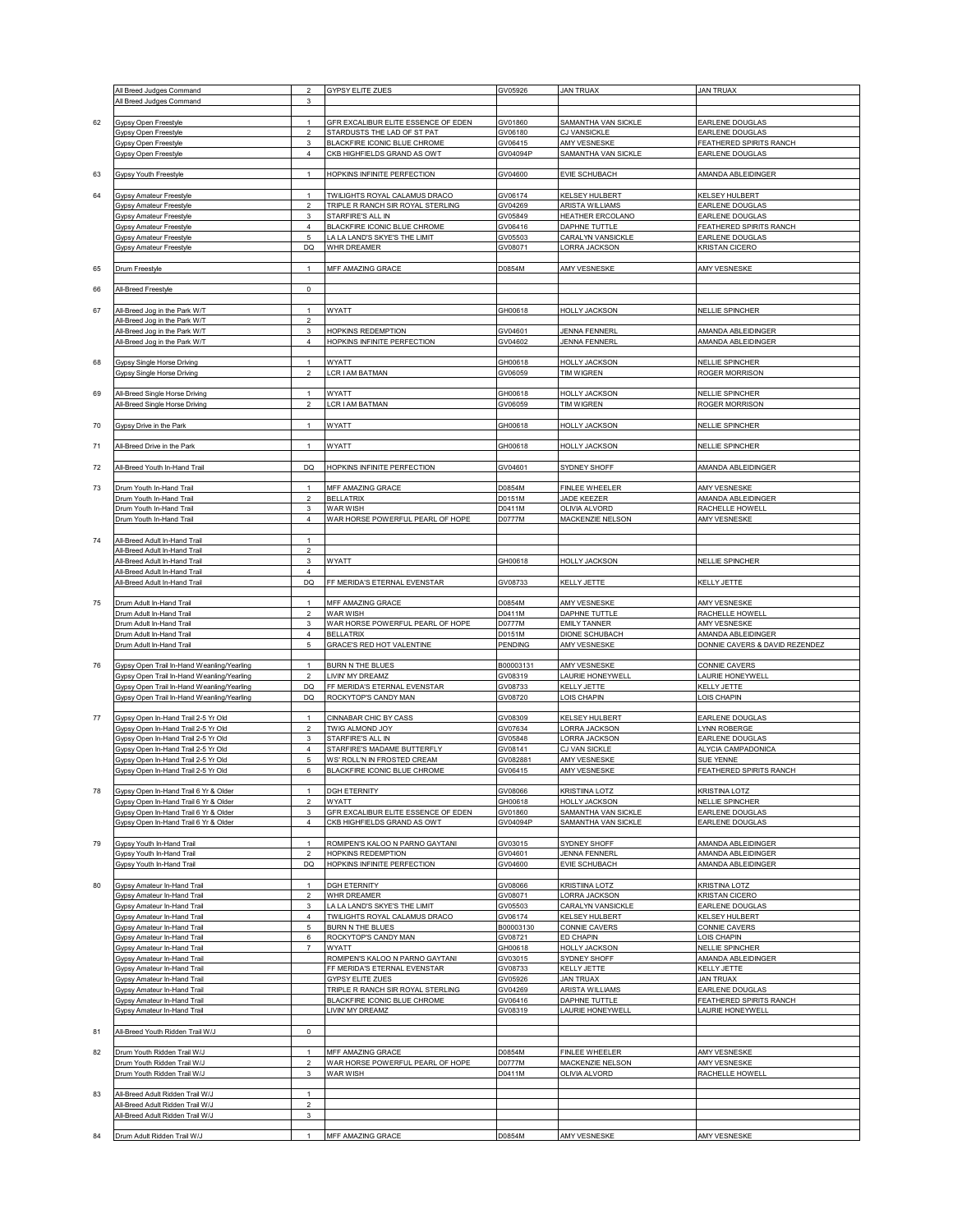|     | Drum Adult Ridden Trail W/J                                        | $\sqrt{2}$                     | <b>BELLATRIX</b>                           | D0151M             | DIONE SCHUBACH                  | AMANDA ABLEIDINGER              |
|-----|--------------------------------------------------------------------|--------------------------------|--------------------------------------------|--------------------|---------------------------------|---------------------------------|
|     | Drum Adult Ridden Trail W/J                                        | 3                              | WAR HORSE POWERFUL PEARL OF HOPE           | D0777M             | <b>EMILY TANNER</b>             | AMY VESNESKE                    |
|     | Drum Adult Ridden Trail W/J                                        | $\overline{4}$                 | WAR WISH                                   | D0411M             | DAPHNE TUTTLE                   | RACHELLE HOWELL                 |
|     |                                                                    |                                |                                            |                    |                                 |                                 |
|     |                                                                    |                                |                                            |                    |                                 |                                 |
| 85  | Gypsy Open Ridden trail 5 Yr & Under W/J                           | $\mathbf{1}$                   | CINNABAR CHIC BY CASS                      | GV08309            | KELSEY HULBERT                  | EARLENE DOUGLAS                 |
|     | Gypsy Open Ridden trail 5 Yr & Under W/J                           | $\overline{2}$                 | STARFIRE'S ALL IN                          | GV05848            | ORRA JACKSON                    | EARLENE DOUGLAS                 |
|     | Gypsy Open Ridden trail 5 Yr & Under W/J                           | $\mathbf{3}$                   | BLACKFIRE ICONIC BLUE CHROME               | GV06415            | AMY VESNESKE                    | FEATHERED SPIRITS RANCH         |
|     |                                                                    |                                |                                            |                    |                                 |                                 |
| 86  | Gypsy Open Ridden Trail 6 Yr & Older W/J                           | $\mathbf{1}$                   | <b>DGH ETERNITY</b>                        | GV08066            | <b>KRISTIINA LOTZ</b>           | KRISTINA LOTZ                   |
|     | Gypsy Open Ridden Trail 6 Yr & Older W/J                           | $\overline{2}$                 | CKB HIGHFIELDS GRAND AS OWT                | GV04094P           | SAMANTHA VAN SICKLE             | EARLENE DOUGLAS                 |
|     | Gypsy Open Ridden Trail 6 Yr & Older W/J                           | 3                              | STARDUSTS THE LAD OF ST PAT                | GV06180            | CJ VANSICKLE                    | EARLENE DOUGLAS                 |
|     | Gypsy Open Ridden Trail 6 Yr & Older W/J                           | $\sqrt{4}$                     | WYATT                                      | GH00618            | <b>HOLLY JACKSON</b>            | <b>NELLIE SPINCHER</b>          |
|     |                                                                    |                                |                                            |                    |                                 |                                 |
| 87  | Gypsy Youth Ridden Trail W/J                                       | $\mathbf{1}$                   | HOPKINS REDEMPTION                         | GV04601            | <b>JENNA FENNERL</b>            | AMANDA ABLEIDINGER              |
|     | Gypsy Youth Ridden Trail W/J                                       | $\overline{2}$                 | HOPKINS INFINITE PERFECTION                | GV04600            | EVIE SCHUBACH                   | AMANDA ABLEIDINGER              |
|     |                                                                    |                                |                                            |                    |                                 |                                 |
| 88  | Gypsy Amateur Ridden Trail W/J                                     | $\mathbf{1}$                   | <b>DGH ETERNITY</b>                        | GV08066            | KRISTIINA LOTZ                  | KRISTINA LOTZ                   |
|     | Gypsy Amateur Ridden Trail W/J                                     | $\boldsymbol{2}$               | LA LA LAND'S SKYE'S THE LIMIT              | GV05503            | CARALYN VANSICKLE               | EARLENE DOUGLAS                 |
|     | Gypsy Amateur Ridden Trail W/J                                     | 3                              | TWILIGHTS ROYAL CALAMUS DRACO              | GV06174            | KELSEY HULBERT                  | KELSEY HULBERT                  |
|     | Gypsy Amateur Ridden Trail W/J                                     | $\sqrt{4}$                     | <b>WYATT</b>                               | GH00618            | <b>HOLLY JACKSON</b>            | <b>NELLIE SPINCHER</b>          |
|     | Gypsy Amateur Ridden Trail W/J                                     | 5                              | BLACKFIRE ICONIC BLUE CHROME               | GV06416            | DAPHNE TUTTLE                   | FEATHERED SPIRITS RANCH         |
|     | Gypsy Amateur Ridden Trail W/J                                     | 6                              | WHR DREAMER                                | GV08071            | ORRA JACKSON                    | KRISTAN CICERO                  |
|     | Gypsy Amateur Ridden Trail W/J                                     | $\overline{\mathcal{I}}$       | TRIPLE R RANCH SIR ROYAL STERLING          | GV04269            | ARISTA WILLIAMS                 | EARLENE DOUGLAS                 |
|     |                                                                    |                                |                                            |                    |                                 |                                 |
| 89  | Gypsy Open Ridden Trail W/J/L                                      | $\mathbf{1}$                   | GYPSY ELITE ZUES                           | GV05926            | <b>JAN TRUAX</b>                | <b>JAN TRUAX</b>                |
|     | Gypsy Open Ridden Trail W/J/L                                      | $\overline{2}$                 | <b>GFR EXCALIBUR ELITE ESSENCE OF EDEN</b> | GV01860            | SAMANTHA VAN SICKLE             | <b>EARLENE DOUGLAS</b>          |
|     |                                                                    |                                |                                            |                    |                                 |                                 |
| 90  | Gypsy Youth/Amateur Ridden Trail W/J/I                             | $\overline{1}$                 | <b>GYPSY ELITE ZUES</b>                    | GV05926            | <b>JAN TRUAX</b>                | <b>JAN TRUAX</b>                |
|     |                                                                    |                                |                                            |                    |                                 |                                 |
| 91  | All -Breed Ridden Trail W/J/L                                      | $\mathbf{1}$                   |                                            |                    |                                 |                                 |
|     |                                                                    | $\overline{1}$                 |                                            |                    |                                 |                                 |
| 92  | Gypsy Open Ranch Riding W/J                                        |                                | <b>WYATT</b>                               | GH00618            | <b>HOLLY JACKSON</b>            | <b>NELLIE SPINCHER</b>          |
|     | Gypsy Open Ranch Riding W/J                                        | $\sqrt{2}$                     | CKB HIGHFIELDS GRAND AS OWT                | GV04094P           | SAMANTHA VAN SICKLE             | EARLENE DOUGLAS                 |
|     | Gypsy Open Ranch Riding W/J                                        | 3                              | BLACKFIRE ICONIC BLUE CHROME               | GV06415            | AMY VESNESKE                    | <b>FEATHERED SPIRITS RANCH</b>  |
|     | Gypsy Open Ranch Riding W/J                                        | $\overline{4}$                 | CINNABAR CHIC BY CASS                      | GV08309            | KELSEY HULBERT                  | EARLENE DOUGLAS                 |
|     | Gypsy Open Ranch Riding W/J                                        | 5                              | STARFIRE'S ALL IN                          | GV05848            | <b>ORRA JACKSON</b>             | EARLENE DOUGLAS                 |
|     | Gypsy Open Ranch Riding W/J                                        | 6                              | STARDUSTS THE LAD OF ST PAT                | GV06180            | CJ VANSICKLE                    | EARLENE DOUGLAS                 |
| 93  | Gypsy Youth Ranch Riding W/J                                       | $\mathbf{1}$                   | HOPKINS INFINITE PERFECTION                | GV04600            | EVIE SCHUBACH                   | AMANDA ABLEIDINGER              |
|     | Gypsy Youth Ranch Riding W/J                                       | $\overline{2}$                 | <b>HOPKINS REDEMPTION</b>                  |                    | <b>JENNA FENNERL</b>            | AMANDA ABLEIDINGER              |
|     |                                                                    |                                |                                            | GV04601            |                                 |                                 |
| 94  | Gypsy Amateur Ranch Riding W/J                                     | $\mathbf{1}$                   | <b>DGH ETERNITY</b>                        | GV08066            | KRISTIINA LOTZ                  | <b>KRISTINA LOTZ</b>            |
|     | Gypsy Amateur Ranch Riding W/J                                     | $\overline{\mathbf{c}}$        | LA LA LAND'S SKYE'S THE LIMIT              | GV05503            | CARALYN VANSICKLE               | EARLENE DOUGLAS                 |
|     | Gypsy Amateur Ranch Riding W/J                                     | 3                              | WYATT                                      | GH00618            | <b>HOLLY JACKSON</b>            | NELLIE SPINCHER                 |
|     | Gypsy Amateur Ranch Riding W/J                                     | $\sqrt{4}$                     | WHR DREAMER                                | GV08071            | <b>ORRA JACKSON</b>             | <b>KRISTAN CICERO</b>           |
|     |                                                                    | 5                              | TWILIGHTS ROYAL CALAMUS DRACO              |                    | KELSEY HULBERT                  | KELSEY HULBERT                  |
|     | Gypsy Amateur Ranch Riding W/J                                     | 6                              | TRIPLE R RANCH SIR ROYAL STERLING          | GV06174            | ARISTA WILLIAMS                 | EARLENE DOUGLAS                 |
|     | Gypsy Amateur Ranch Riding W/J<br>Gypsy Amateur Ranch Riding W/J   | $\overline{7}$                 | BLACKFIRE ICONIC BLUE CHROME               | GV04269<br>GV06416 | DAPHNE TUTTLE                   | FEATHERED SPIRITS RANCH         |
|     |                                                                    |                                |                                            |                    |                                 |                                 |
| 95  | All-Breed Ranch Riding W/J                                         | $\mathbf{1}$                   |                                            |                    |                                 |                                 |
|     | <b>NI-Breed Ranch Riding W/J</b>                                   | $\overline{\mathbf{c}}$        |                                            |                    |                                 |                                 |
|     | All-Breed Ranch Riding W/J                                         | 3                              |                                            |                    |                                 |                                 |
|     |                                                                    |                                |                                            |                    |                                 |                                 |
| 96  | Gypsy Open Ranch Riding W/J/L                                      |                                | GYPSY ELITE ZUES                           | GV05926            | <b>JAN TRUAX</b>                | <b>JAN TRUAX</b>                |
|     | Gypsy Open Ranch Riding W/J/L                                      | $\overline{2}$                 | GFR EXCALIBUR ELITE ESSENCE OF EDEN        | GV01860            | SAMANTHA VAN SICKLE             | <b>EARLENE DOUGLAS</b>          |
|     |                                                                    |                                |                                            |                    |                                 |                                 |
| 97  | Gypsy Youth/Amateur Ranch Riding W/J/L                             | $\mathsf 0$                    |                                            |                    |                                 |                                 |
|     |                                                                    |                                |                                            |                    |                                 |                                 |
| 98  | All-Breed Ranch Riding W/J/L                                       | $\mathsf 0$                    |                                            |                    |                                 |                                 |
|     |                                                                    |                                |                                            |                    |                                 |                                 |
| 99  | All-Breed Youth Western Pleasure W/J                               | $\mathbf{1}$                   | HOPKINS INFINITE PERFECTION                | GV04601            | SYDNEY SHOFF                    | AMANDA ABLEIDINGER              |
|     |                                                                    |                                |                                            |                    |                                 |                                 |
| 100 | Drum Youth Western Pleasure W/J                                    | $\mathbf{1}$                   | MFF AMAZING GRACE                          | D0854M             | FINLEE WHEELER                  | AMY VESNESKE                    |
|     | Drum Youth Western Pleasure W/J                                    | $\overline{2}$                 | WAR HORSE POWERFUL PEARL OF HOPE           | D0777M             | MACKENZIE NELSON                | AMY VESNESKE                    |
|     | Drum Youth Western Pleasure W/J                                    | 3                              | WAR WISH                                   | D0411M             | <b>OLIVIA ALVORD</b>            | RACHELLE HOWELL                 |
|     |                                                                    |                                |                                            |                    |                                 |                                 |
| 101 | All-Breed Adult Western Pleasure W/J                               |                                |                                            |                    |                                 |                                 |
|     | All-Breed Adult Western Pleasure W/J                               | $\overline{2}$                 |                                            |                    |                                 |                                 |
|     |                                                                    | $\mathbf{1}$                   | MFF AMAZING GRACE                          |                    | AMY VESNESKE                    | AMY VESNESKE                    |
| 102 | Drum Adult Western Pleasure W/J<br>Drum Adult Western Pleasure W/J | $\overline{2}$                 | WAR HORSE POWERFUL PEARL OF HOPE           | D0854M<br>D0777M   | <b>EMILY TANNER</b>             | AMY VESNESKE                    |
|     | Drum Adult Western Pleasure W/J                                    | 3                              | WAR WISH                                   | D0411M             | DAPHNE TUTTLE                   | RACHELLE HOWELL                 |
|     | Drum Adult Western Pleasure W/J                                    | $\overline{4}$                 | <b>BELLATRIX</b>                           | D0151M             | <b>DIONE SCHUBACH</b>           | AMANDA ABLEIDINGER              |
|     |                                                                    |                                |                                            |                    |                                 |                                 |
| 103 | Gypsy Open Western Pleasure W/J                                    | $\mathbf{1}$                   | CKB HIGHFIELDS GRAND AS OWT                | GV04094P           | SAMANTHA VAN SICKLE             | EARLENE DOUGLAS                 |
|     | Gypsy Open Western Pleasure W/J                                    | $\overline{\mathbf{c}}$        | STARFIRE'S ALL IN                          | GV05848            | ORRA JACKSON                    | EARLENE DOUGLAS                 |
|     | Gypsy Open Western Pleasure W/J                                    | $\mathsf 3$                    | BLACKFIRE ICONIC BLUE CHROME               | GV06415            | AMY VESNESKE                    | <b>FEATHERED SPIRITS RANCH</b>  |
|     | Gypsy Open Western Pleasure W/J                                    | $\sqrt{4}$                     | WYATT                                      | GH00618            | <b>HOLLY JACKSON</b>            | NELLIE SPINCHER                 |
|     | Gypsy Open Western Pleasure W/J                                    | 5                              | STARDUSTS THE LAD OF ST PAT                | GV06180            | CJ VANSICKLE                    | EARLENE DOUGLAS                 |
|     | Gypsy Open Western Pleasure W/J                                    | 6                              | CINNABAR CHIC BY CASS                      | GV08309            | KELSEY HULBERT                  | EARLENE DOUGLAS                 |
|     |                                                                    |                                |                                            |                    |                                 |                                 |
| 104 | Gypsy Youth Western Pleasure W/J                                   | $\mathbf{1}$                   | <b>HOPKINS REDEMPTION</b>                  | GV04601            | <b>JENNA FENNERL</b>            | AMANDA ABLEIDINGER              |
|     | Gypsy Youth Western Pleasure W/J                                   | $\mathfrak{D}$                 | HOT SHOT O'RILEY                           | GV05943P           | <b>BROOKLYN CHAPIN</b>          | OIS CHAPIN                      |
|     | Gypsy Youth Western Pleasure W/J                                   | 3                              | <b>HOPKINS INFINITE PERFECTION</b>         | GV04600            | <b>EVIE SCHUBACH</b>            | AMANDA ABLEIDINGER              |
|     |                                                                    |                                |                                            |                    |                                 |                                 |
| 105 | Gypsy Amateur Western Pleasure W/J                                 | $\mathbf{1}$                   | TRIPLE R RANCH SIR ROYAL STERLING          | GV04269            | <b>ARISTA WILLIAMS</b>          | EARLENE DOUGLAS                 |
|     | Gypsy Amateur Western Pleasure W/J                                 | $\overline{a}$                 | LA LA LAND'S SKYE'S THE LIMIT              | GV05503            | CARALYN VANSICKLE               | EARLENE DOUGLAS                 |
|     | Gypsy Amateur Western Pleasure W/J                                 | 3                              | <b>DGH ETERNITY</b>                        | GV08066            | KRISTIINA LOTZ                  | KRISTINA LOTZ                   |
|     | Gypsy Amateur Western Pleasure W/J                                 | 4                              | WHR DREAMER                                | GV08071            | ORRA JACKSON                    | <b>KRISTAN CICERO</b>           |
|     | Gypsy Amateur Western Pleasure W/J                                 | 5                              | BLACKFIRE ICONIC BLUE CHROME               | GV06416            | DAPHNE TUTTLE                   | FEATHERED SPIRITS RANCH         |
|     | Gypsy Amateur Western Pleasure W/J                                 | 6                              | TWILIGHTS ROYAL CALAMUS DRACO              | GV06174            | <b>KELSEY HULBERT</b>           | KELSEY HULBERT                  |
|     | Gypsy Amateur Western Pleasure W/J                                 | $\overline{7}$                 | WYATT                                      | GH00618            | <b>HOLLY JACKSON</b>            | NELLIE SPINCHER                 |
|     |                                                                    |                                |                                            |                    |                                 |                                 |
| 106 | All-Breed Western Pleasure W/J/L                                   | $\mathbf{1}$<br>$\mathfrak{p}$ | TRIPLE R RANCH SIR ROYAL STERLING          | GV04269            | ARISTA WILLIAMS                 | EARLENE DOUGLAS                 |
|     | All-Breed Western Pleasure W/J/L                                   |                                | SHEZA GONNA SMOKEM                         | NA                 | <b>TAYA EDWARDS</b>             | <b>TAYA EDWARDS</b>             |
|     |                                                                    |                                |                                            |                    |                                 |                                 |
| 107 | Drum Western Pleasure W/J/L<br>Drum Western Pleasure W/J/L         | $\mathbf{1}$<br>$\mathfrak{p}$ | MFF AMAZING GRACE<br>WAR WISH              | D0854M<br>D0411M   | FINLEE WHEELER<br>OLIVIA ALVORD | AMY VESNESKE<br>RACHELLE HOWELL |
|     | Orum Western Pleasure W/J/L                                        | $\mathsf 3$                    | WAR HORSE POWERFUL PEARL OF HOPE           | D0777M             | <b>EMILY TANNER</b>             | AMY VESNESKE                    |
|     |                                                                    |                                |                                            |                    |                                 |                                 |
|     | Gypsy Open Western Pleasure W/J/L                                  | $\overline{1}$                 | GFR EXCALIBUR ELITE ESSENCE OF EDEN        | GV01860            | SAMANTHA VAN SICKLE             | EARLENE DOUGLAS                 |
| 108 |                                                                    |                                |                                            |                    |                                 |                                 |